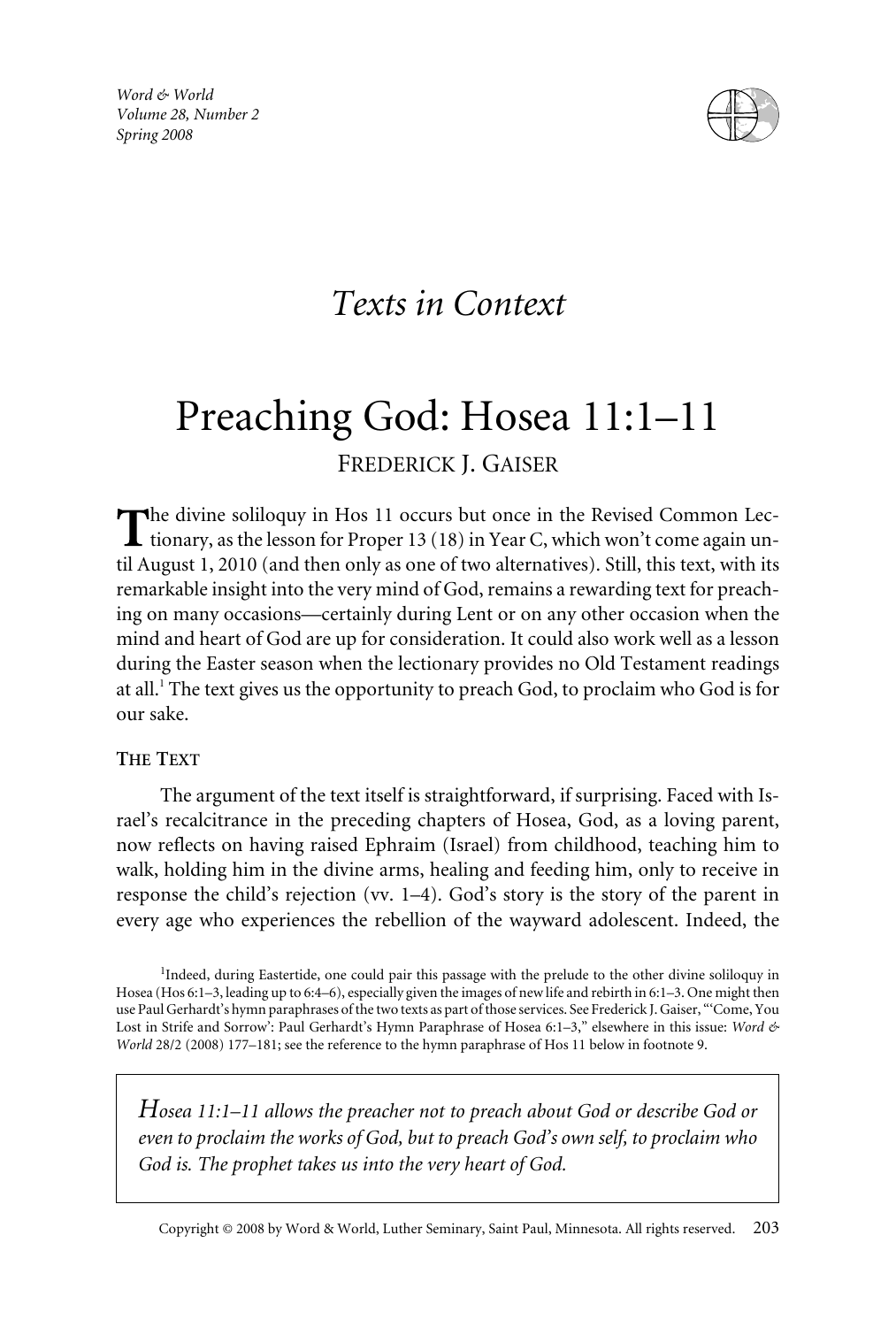more the parent reaches out, the further the child runs away  $(v, 2)$ . And like human parents, God wonders what to do.

The language of the text and the image of God is as tender as any in the Bible. The Jewish Publication Society translation gets the tone right, noting that God "*fell* in love with Israel / When he was still a child," that God "*pampered* Ephraim, / Taking them in My arms" (Hos 11:2–3, emphasis added). In fact, because of this intimacy, some interpreters count this picture among the maternal images of God in the Old Testament. There is, however, nothing in the text itself to compel that reading. Indeed, understanding God here as gentle father (with the text, I believe) may be an even stronger way to break gender stereotypes than seeing God here as mother. In the Old Testament, fathers, too (including God!), can exercise loving care.

Matthew 2:15 finds the words "out of Egypt I called my son" fulfilled in the return from Egypt of the holy family after the death of Herod. This is, of course, not the historical sense of the clause for Hosea, who here portrays God reminiscing about the tight parent-child relationship in the exodus, but Matthew seems properly to understand the mood and the protective care of the parent God who will allow no harm to come to Jesus—just as God had allowed no harm to Israel.

> *"Not Baal, insists Hosea, is lord of healing and harvest, but Yahweh. The God of the exodus can also be trusted to care for Israel now in its settled agricultural existence."*

Alas, however, Israel "did not know that I [Yahweh] healed them" (v. 3). This may be another reference to the exodus/wilderness tradition where God, in one of the Bible's early "I am" statements, offers this self-predication: "I am the Lord who heals you" (Exod 15:26). In Hosea's parallel language, Israel "did not know" God as healer just as they "did not know" that it was God who gave "the grain, the wine, and the oil" (Hos 2:8). Not Baal, insists Hosea, is lord of healing and harvest, but Yahweh. The God of the exodus can also be trusted to care for Israel now in its settled agricultural existence. Israel, however, does not yet "know" this, and so flees to worship Baal.

Ephraim has already felt the consequences of its rebellion. Caught up in the international conflicts of the eighth century and refusing to rely on God as their help, "the sword rages in their cities" (v. 6). And again, what will God do? Or, perhaps better, what *can* God do, in the face of a child who refuses God's help? Israel turns instead to the Baals or the idols (v. 2), who are not able to help (v. 7). $^2$  Should not God then simply give them up, leaving them to the destruction that met Admah and Zeboiim in an earlier day (Deut 29:23)? Indeed, Deuteronomy itself seems to require it, exacting the death penalty for the rebellious son who refuses to obey his parents (Deut 21:18–21). But God cannot go there—not because of who

 $2$ The Hebrew of v. 7 is uncertain, but commentators rightly read it negatively, sometimes emending the "Most High" (NRSV) to read instead "Baal."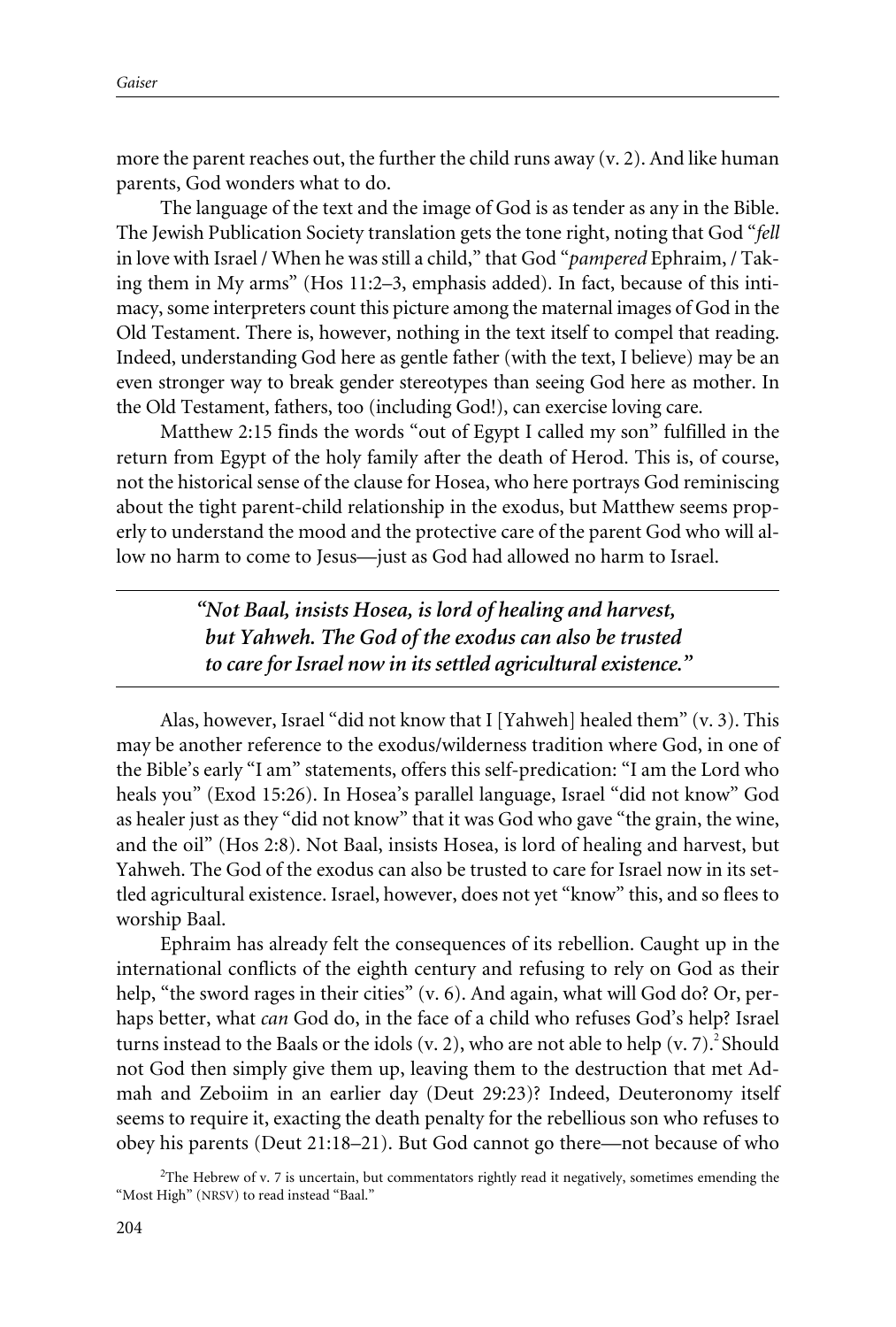Israel is, but because of who God is. Humans might be bound to the deuteronomic law, but God is "no mortal" and therefore "will not come in wrath" (v. 9). Here is a new definition of God's holiness: God is not "holy" in God's fierce wrath, as in Amos 4:2; Isa 10:17; Mic 1:2–3 (other eighth-century prophets), but in God's grace—nothing turns out to be so "other" as God's refusal to condemn.

God's roar remains fearsome (vv. 10–11), but now it is the roar of an avenging lion, bringing its children home from exile among the nations. God remains God in this passage, never one to take lightly, but God is holy and fearsome precisely in God's turning toward Israel in grace. This parent will never cease to seek out the child, to turn him from the path of destruction, to "roar" him home at last.

The picture of God here is complex. God is described as a parent, but not as a mortal. God is a father, but not a "man." God is personal, but not a human person: vya!-a{lw+ yk!n{a\* la@ yK!— "for God am I, and no *'ish*" (v. 9), that is, no man, no mortal, no male human being, no human person, no human husband. In describing the relationship between God and Israel, only the image of the loving father will do—but it too will fail, for God cannot be captured in that image. As Deut 4:15–20 knows, finally no image of God is possible; but as Gen 1:26 knows, the human is the proper image of God. Throughout, the Bible wrestles with this paradox.

#### **THE LIMITATION OF THE DIVINE WRATH**

The Bible makes clear that God dare not be limited by an image, a likeness, an idol, even though everywhere in the Bible God's people and God as well make use of verbal images to describe and proclaim God. But if not by an image, can God be limited by a promise? Precisely that seems to happen here. God limits the divine self by limiting the divine wrath, promising "not again" to destroy Ephraim. There are certain things that God simply will not do, places that God will not go, because God is God and not human—more, because God is a particular kind of God, a particular God, who cannot be otherwise and remain God.<sup>3</sup>

This is not the only place in the Bible where such a thing happens, of course. Best known, perhaps, is God's self-limitation following the flood.<sup>4</sup> Despite the fact that human nature remains the same post-flood as it was at the outset (cf. Gen 6:5 and 8:21), God will "never again curse the ground because of humankind" (Gen 8:21): "As long as the earth remains," God is now firmly committed to the normal cycles of creation (8:22). "Never again!"—God defines something that God will not do and thus forever limits God's possibilities, not out of weakness, but out of a strength of character that defines the self of God (and thus the acts of God) in a particular way.

In Hos 11, as elsewhere, God specifically limits the divine wrath, "for I am

<sup>&</sup>lt;sup>3</sup> For further development of this theme, see Terence E. Fretheim, "The Repentance of God: A Key to Evaluating Old Testament God-Talk," *Horizons in Biblical Theology* 10/1 (1988) 47–70, and "Theological Reflections on the Wrath of God," *Horizons in Biblical Theology* 24/2 (2002) 1–26.

<sup>4</sup> See Terence E. Fretheim,*God and World in the Old Testament: A Relational Theology of Creation* (Nashville: Abingdon, 2005) 83–85.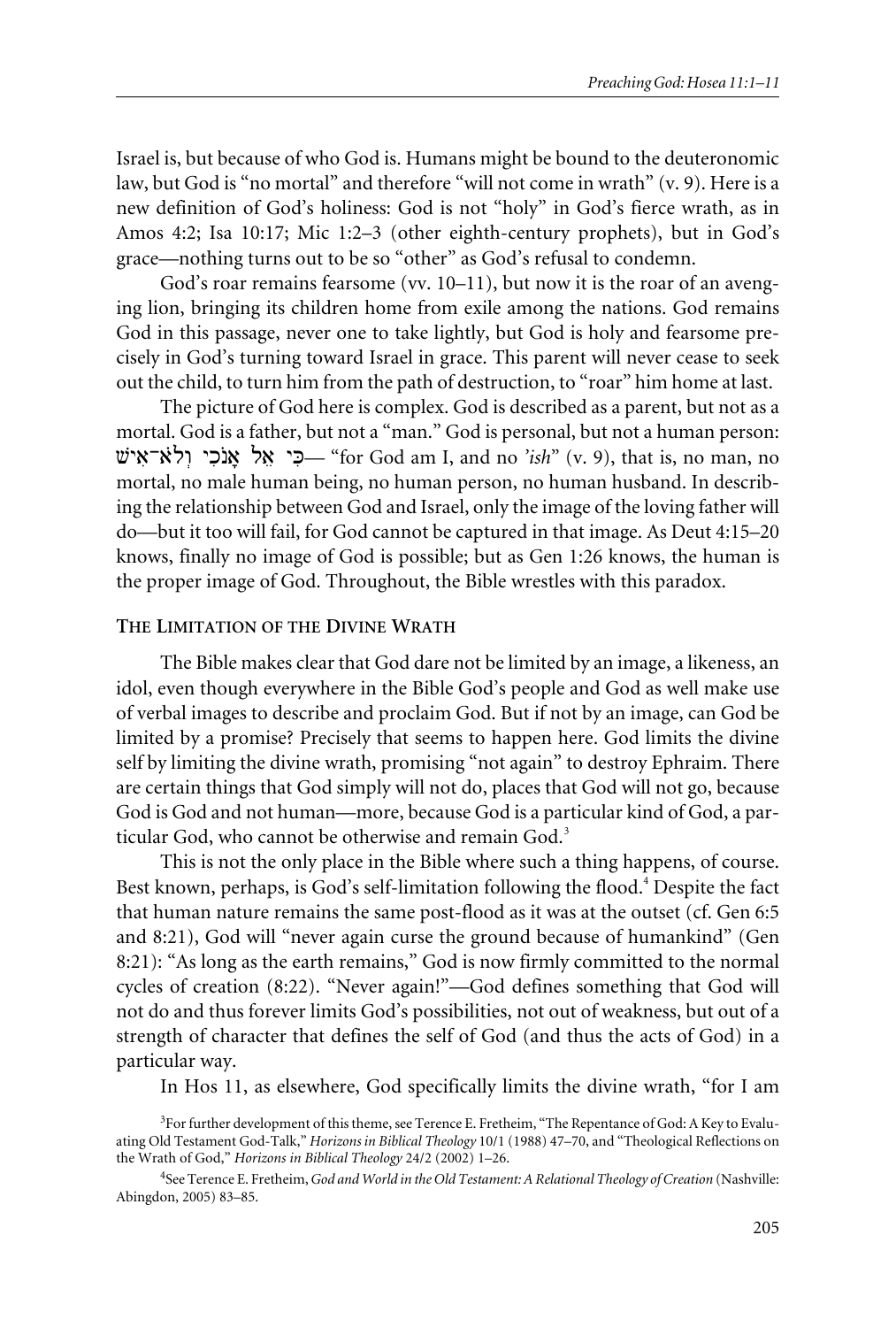God and no mortal" (v. 9). Later, Ezekiel makes a similar claim, defining God throughout history as one who, though moved by Israel's rebellion to "pour out my wrath upon them," nevertheless refrains "for the sake of my name, so that it should not be profaned in the sight of the nations" (Ezek 20:8–9, 13–14, 21–22).<sup>5</sup> Same limitation, different motivation $^6\!-\!$ and there are others as well, as Israel understands in its own pleading to God to turn from wrath to grace.

In Ps 6, for example, the pray-er asks that God not "discipline me in your wrath" (v. 1) for at least three reasons: First, simply because "I am languishing" (v. 2). The appeal is to God's compassion for the suffering, which, in fact, was the basis for the exodus long ago (Exod 2:23–25; 3:9–10). Apparently, human suffering invites, even compels, God's gracious intervention. Second, Ps 6 appeals to God's "steadfast love" (v. 4)—similar, no doubt, to the appeal for compassion, but more firmly based in God's covenantal self-definition (Exod 34:6–7). Steadfast love defines who God is in God's own self-understanding, which means that divine wrath can never be the final word. Third, the petitioner reminds God that there is "no remembrance of you" in death; "in Sheol who can give you praise?" (v. 5). This has sometimes been seen as a kind of crude "no atheists in foxholes" bargaining chip played by the pray-er, but more profoundly understood it is an appeal to God's unflagging desire for relationship. In death, no praise; in other words, no interaction, no communication, no human lifting up of the name and person of God, no beneficent divine response, no relationship. All three of these rationales for God's deliverance assume that God is fundamentally committed to humans and the world and that such commitment matters for how God acts, because it names who God is.

Other psalms make these and other appeals, working from a similar understanding of God. Especially interesting in relation to our consideration of Hos 11 ("I am no mortal") is the recognition in Ps 27:10 that even though "my father and mother" might forsake me, "the Lord will take me up." Here, too, God—though regularly depicted anthropomorphically—transcends human limitations. Second Isaiah makes a similar case for God: even a human mother might forget her nursing child, "yet I will not forget you" (Isa 49:15).

#### **THE TEXT IN THE FLOW OF THE BOOK**

We will not fully understand the significance of our text without seeing how it functions in the flow of the book. Hosea, as we know, portrays God's wrath in ugly and terrifying images: God is a maggot and dry rot (5:12); God is a tearing lion or a lurking leopard or a mangling bear (5:14; 13:7–8); God hides from Israel and its concerns (5:15); and, hardest of all for many, God acts in ways that our world

<sup>&</sup>lt;sup>5</sup>See Christina Lynn Wendland, "'I will give you a heart of flesh': The Heart, Relationship, and Faithfulness in the Book of Ezekiel" (PhD diss., Luther Seminary, St. Paul, MN, 2007) 45: "[F]aithfulness on God's part is exemplified throughout Israel's history by a self-limitation of divine wrath."

<sup>&</sup>lt;sup>6</sup>Interestingly, both Hosea and Ezekiel tell of God's parental care for Israel (Hos 11:1-4; Ezek 16:6-14), both use the shocking image of the faithless bride to speak of the rebellion that elicits God's fierce wrath (Hos 1:2–3; etc.; Ezek 16:15–34), and then both speak of God's limitation of that wrath for God's own reasons.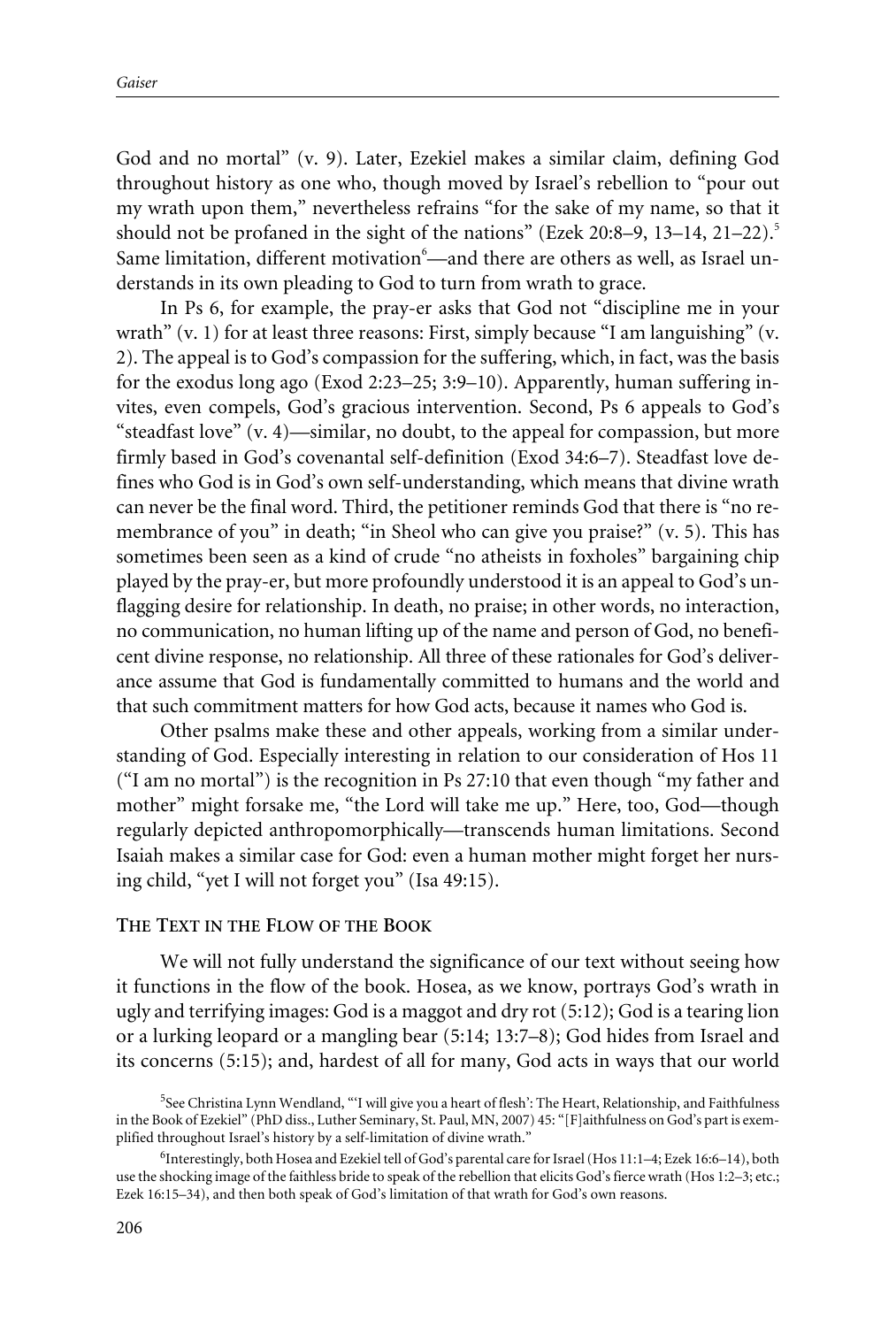would define as those of an abusive husband  $(2:2-3)$  and abusive parent  $(2:4)$ . "Abusive" is a strong word, to be sure, but few today would use any other language to describe a father who punished and rejected his innocent children because of the sins of their mother (2:4). And exposing a wife to public nakedness and shame seems irredeemably appalling. Indeed, something similar has been practiced in recent years in Zimbabwe, for example, by government thugs who terrorize women on the streets of Harare for dressing too "Western," surrounding them and literally stripping them naked to be mocked and ogled by the crowds. How does one defend a God who would do such things?

### *"God acts in ways that our world would define as those of an abusive husband and abusive parent. Is this who God is? Is this who God wants to be?"*

The fact is, though, the book itself, and God in the book, ask the same question. Is this who God is? Is this who God wants to be? God's self-examination in 6:4 and 11:8 raises precisely those questions. In response, God turns away from those images of terror ("My heart recoils within me"—11:8; "my anger has turned from them"—14:4). Why? This is key: not because Israel has finally gotten its act together so that God can love her again, but because of God's recognition of who God is. With a false reading of this book, God remains forever the abusive husband: the wife strays, the husband batters, the wife pleads, the husband relents—a pattern which, of course, will simply recur forever. Neither God nor we could escape such a vicious cycle: we sin, God punishes, we repent, God forgives, and so on, and so on. Such an understanding of law and gospel is not nearly radical enough for the message of Hosea. To be sure, there are times in biblical history where that pattern does in fact repeat itself (for example, in the book of Judges)—but now even God is wondering if that can ever get anywhere. In Hosea, God finally breaks the cycle by choosing to "heal their disloyalty" and "love them freely" (14:4). To heal disloyalty is altogether different from demanding or enforcing a return to loyalty in order that others make themselves worthy. Now something new has been created; the old pattern of sin and retribution has been broken and new possibility emerges. To love freely is precisely not to love only once the other has come to his or her senses. This is God's *steadfast* love, the creative and sustaining love that makes all things new. Hosea understands God to break the pattern of give and take not only for Israel but for God. God has come to a new place, and nothing will ever be the same.

#### **WHAT DOES THIS MEAN?**

To understand the book, we must hear God's resolution of the question of how to respond to a rebellious people as a theological move within God rather than a chronological move within history. It is obviously not the case that, at this point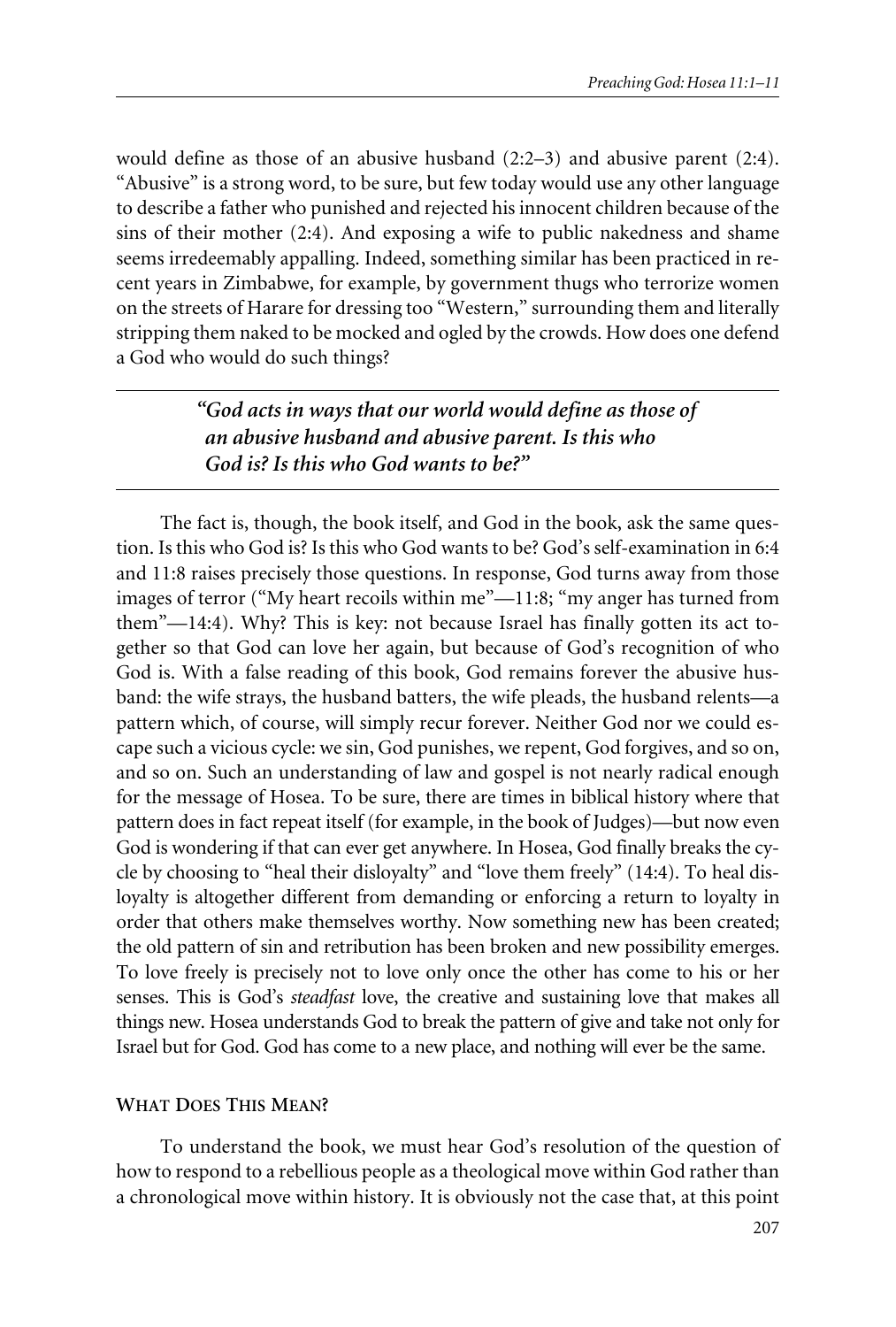in Israel's history or in the Bible, God chooses never again to exercise anger, to be from now on a "good guy." Demonstrably, of course, things do not happen that way—nor should they. This would simply be a form of Marcionism, in which God turns from being the "God of the Old Testament" (wrath) to becoming the "God of the New Testament" (grace)—here it just happens earlier in the canon.<sup>7</sup> No, God has been gracious before, and God will execute anger again, even in the coming chapters of Hosea—though Hosea, along with the other prophets, understands that God's anger is never merely capricious but always in the service of grace. God punishes only in order to save—knocking down the wayward child if that is the only way to keep it from stepping into traffic.

Hosea portrays the dialectic of law and grace within God's own self, rather than as it is experienced or preached by people. God is forever resolving within the Godhead the tension between wrath and love in favor of love—for "wrath" is what God *does* when warnings and punishments are necessary to preserve life and when protection is required for the oppressed; but "grace" is who God *is*, now and always. In Hosea, the reader is allowed to overhear as God discovers that anew—for Israel's sake and God's.

Others, too, have understood the significance of this move. Hans Walter Wolff, for example, sees in this text that God's love "is not some inconstant characteristic but proves itself to be the incomparable, holy essence of God himself. Yahweh cannot set aside his love just as he cannot set aside his divinity."<sup>8</sup>

Paul Gerhardt, too, in his hymn paraphrase of this text, recognizes that God cannot be God by following the human pattern of responding in kind to wrongs committed by another: "For I am God, your faithful Lord, / Not one of that ungrateful horde / Of Adam's wicked offspring, / Who, faithless, can no love bestow, / Returning blows for every blow, / More sinful daily growing."<sup>9</sup>

What will it mean to proclaim this God to Christian congregations? First, as we have seen, the Christian preacher or teacher will want to lead people, with the text, into the very heart of God, overhearing God's own sense of who God is for the sake of the world.

Second, the preacher will help people understand that this is who God is as the God of the whole Bible—not an Old Testament God of wrath who needs to be "fixed" by the love of Jesus. There is certainly a chronological move in the New Testament, the dawning of a particular time (a *kairos*) in which God and we experience the full reality of incarnation, but the turn to grace theologically is made by God in every moment, as God makes known the radical significance

8 Hans Walter Wolff,*Hosea*, trans. Gary Stansell, ed. Paul D. Hanson (Philadelphia: Fortress, 1974) 203–204.

<sup>&</sup>lt;sup>7</sup>Though humorous (and perhaps widely held), Mark Twain's satirical observation is theologically indefensible: "The two Testaments are interesting, each in its own way. The Old one gives us a picture of these people's Deity as he was before he got religion." In Mark Twain, *What is Man? And Other Philosophical Writings*, vol*.* 19 of *The Works of Mark Twain*, ed. Paul Baender (Berkeley: University of California Press, 1973) 442.

<sup>9</sup> Paul Gerhardt, "How Can I Give You Up, My Child?" stanza 4, trans. Frederick J. Gaiser, *Word & World* 27/1 (2007) 78.